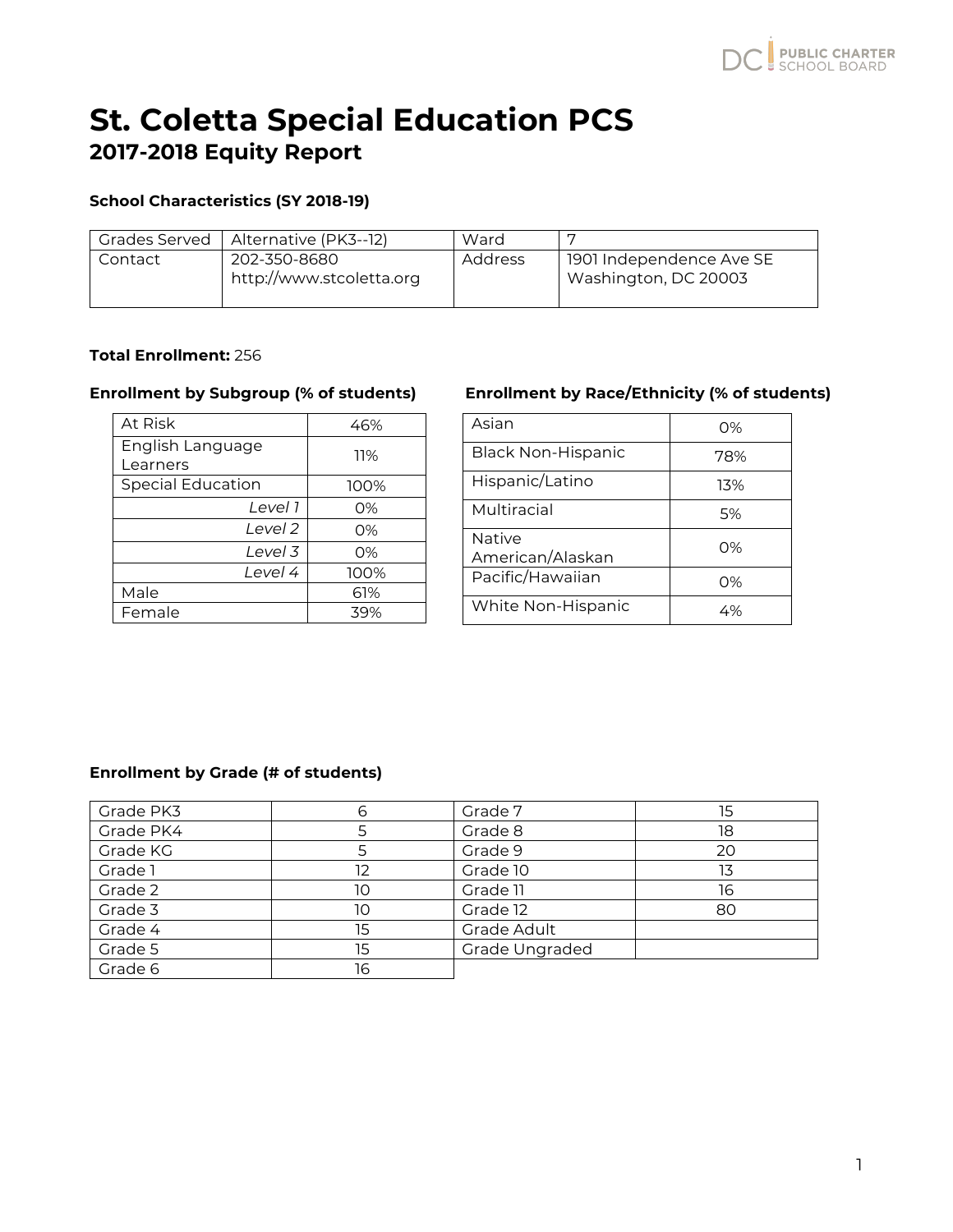

# **St. Coletta Special Education PCS 2017-2018 Equity Report**

### **In-Seat Attendance**

|              | <b>School</b> | <b>Alt Avg</b> |
|--------------|---------------|----------------|
| All Students | 84.7%         | 60.0%          |
| At Risk      | 85.5%         | 52.9%          |
| English      |               |                |
| Language     | 85.0%         | 45.7%          |
| Learners     |               |                |
| Special      | 84.7%         | 65.7%          |
| Education    |               |                |
| Male         | <b>Not</b>    | 60.9%          |
|              | Available     |                |
| Female       | Not           | 58.6%          |
|              | Available     |                |

|               | <b>School</b> | <b>Alt Avg</b> |
|---------------|---------------|----------------|
| Asian         | n<10          | n<10           |
| Black Non-    | 85.0%         | 61.4%          |
| Hispanic      |               |                |
| Hispanic/     | 79.6%         | 42.1%          |
| Latino        |               |                |
| Multiracial   | 94.9%         | 94.9%          |
| <b>Native</b> |               |                |
| American/     | n<10          | n<10           |
| Alaskan       |               |                |
| Pacific/      | n<10          | n<10           |
| Hawaiian      |               |                |
| White Non-    | 86.5%         | 86.5%          |
| Hispanic      |               |                |

**Note:** School is compared to all DC students who were enrolled at an Alternative School, abbreviated to "Alt Avg" in the table above. For schools serving PK, all students including PK students are included in the ISA rates reported above. See Appendix for more details.

### **Exclusionary Discipline**

Expulsion Rate (%): 0% <br>Alt Avg Expulsion Rate (%): 0%

### **Out-of-School Suspension Rate (%):**

|           | <b>School</b> | Alt Avg |
|-----------|---------------|---------|
| All       | $O\%$         | 9%      |
| Students  |               |         |
| At Risk   | 0%            | 9%      |
| English   |               |         |
| Language  | 0%            | 1%      |
| Learners  |               |         |
| Special   | 0%            | 11%     |
| Education |               |         |
| Male      | 0%            | 10%     |
| Female    | 0%            | 8%      |

|                                       | <b>School</b> | <b>Alt Avg</b> |
|---------------------------------------|---------------|----------------|
| Asian                                 | n<10          | 0%             |
| <b>Black Non-</b><br>Hispanic         | 0%            | 10%            |
| Hispanic/<br>Latino                   | $O\%$         | 1%             |
| Multiracial                           | 0%            | 0%             |
| <b>Native</b><br>American/<br>Alaskan | n<10          | n<10           |
| Pacific/<br>Hawaiian                  | n<10          | 0%             |
| White Non-<br>Hispanic                | 0%            | 0%             |

**Note:** School is compared to all DC students who were included the Alternative STAR Framework, abbreviated to "Alt Avg" in the table above.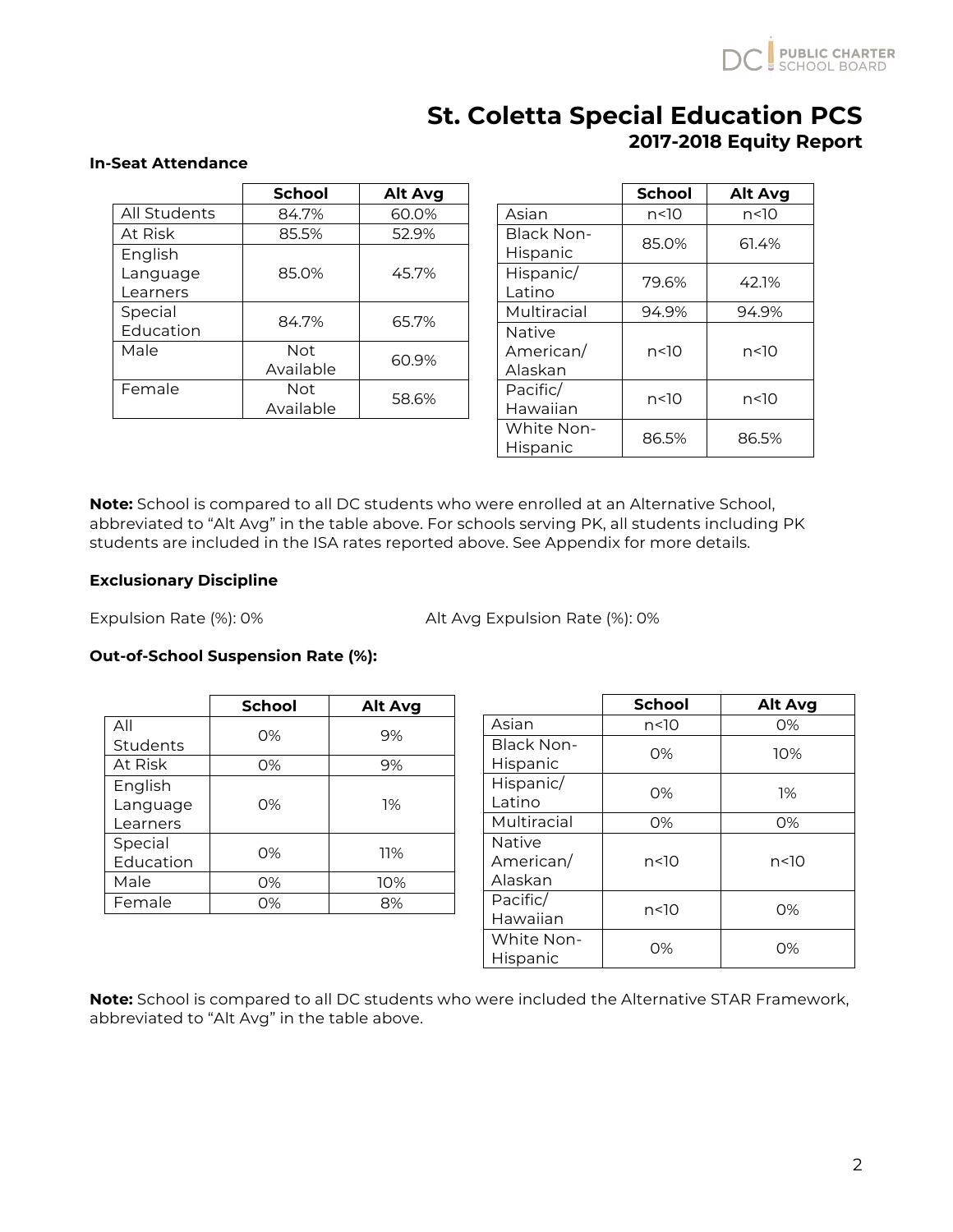

# **St. Coletta Special Education PCS 2017-2018 Equity Report**

### **Student Achievement**

PARCC Math Results (%)

|                           |               | $3 +$           | $4 +$           |
|---------------------------|---------------|-----------------|-----------------|
| All Students              | <b>School</b> | 19.6%           | 19.6%           |
|                           | Alt Avg       | 13.9%           | 5.3%            |
| At Risk                   | <b>School</b> | 21.7%           | 21.7%           |
|                           | Alt Avg       | 13.6%           | 4.4%            |
| English Language          | <b>School</b> | 27.3%           | 27.3%           |
| Learners                  | Alt Avg       | 27.3%           | 20.8%           |
| <b>Special Education</b>  | <b>School</b> | 19.6%           | 19.6%           |
|                           | Alt Avg       | 11.6%           | 8.1%            |
| Male                      | <b>School</b> | 24.6%           | 24.6%           |
|                           | Alt Avg       | 13.9%           | 6.6%            |
| Female                    | <b>School</b> | 9.4%            | 9.4%            |
|                           | Alt Avg       | 12.2%           | 3.4%            |
| Asian                     | <b>School</b> | n <sub>10</sub> | $n<$ 10         |
|                           | Alt Avg       | n<10            | n<10            |
| <b>Black Non-Hispanic</b> | <b>School</b> | 18.1%           | 18.1%           |
|                           | Alt Avg       | 13.8%           | 4.6%            |
| Hispanic / Latino         | <b>School</b> | 16.7%           | 16.7%           |
|                           | Alt Avg       | 16.7%           | 9.7%            |
| Multiracial               | <b>School</b> | n <sub>10</sub> | n <sub>10</sub> |
|                           | Alt Avg       | n<10            | n<10            |
| Native American /         | <b>School</b> | n<10            | n <sub>10</sub> |
| Alaskan                   | Alt Avg       | n<10            | n<10            |
| Pacific / Hawaiian        | <b>School</b> | n<10            | n <sub>10</sub> |
|                           | Alt Avg       | n<10            | n<10            |
| White non-Hispanic        | <b>School</b> | n<10            | n<10            |
|                           | Alt Avg       | n<10            | $n<$ 10         |

**Note:** School is compared to all DC students who were included in the Alternative STAR Framework PARCC Achievement Rate, abbreviated to "Alt Avg" in the table above. See Appendix for more details.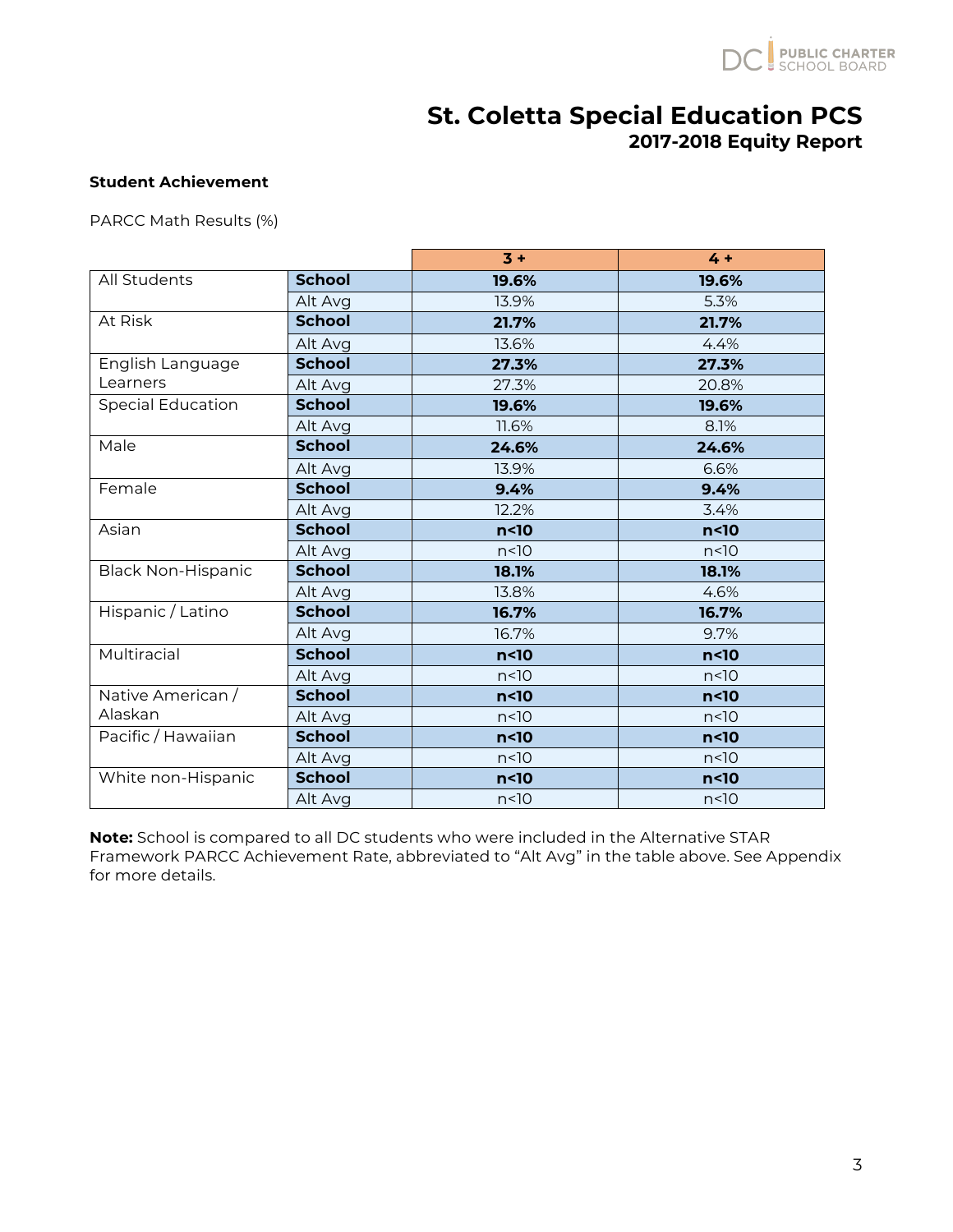

# **St. Coletta Special Education PCS**

# **2017-2018 Equity Report**

# **Student Achievement (Continued)**

PARCC English Language Arts Results (%)

|                           |               | $3 +$           | $4 +$           |
|---------------------------|---------------|-----------------|-----------------|
| All Students              | <b>School</b> | 6.2%            | 6.2%            |
|                           | Alt Avg       | 13.0%           | 4.6%            |
| At Risk                   | <b>School</b> | 10.9%           | 10.9%           |
|                           | Alt Avg       | 14.3%           | 4.8%            |
| English Language          | <b>School</b> | 0.0%            | 0.0%            |
| Learners                  | Alt Avg       | 0.0%            | 6.1%            |
| <b>Special Education</b>  | <b>School</b> | 6.2%            | 6.2%            |
|                           | Alt Avg       | 8.4%            | 5.2%            |
| Male                      | <b>School</b> | 6.2%            | 6.2%            |
|                           | Alt Avg       | 9.8%            | 3.9%            |
| Female                    | <b>School</b> | 6.3%            | 6.3%            |
|                           | Alt Avg       | 16.2%           | 5.6%            |
| Asian                     | <b>School</b> | n <sub>10</sub> | n <sub>10</sub> |
|                           | Alt Avg       | n<10            | n<10            |
| <b>Black Non-Hispanic</b> | <b>School</b> | 8.3%            | 8.3%            |
|                           | Alt Avg       | 13.5%           | 4.9%            |
| Hispanic / Latino         | <b>School</b> | 0.0%            | 0.0%            |
|                           | Alt Avg       | 8.0%            | 2.3%            |
| Multiracial               | <b>School</b> | n<10            | n <sub>10</sub> |
|                           | Alt Avg       | n<10            | n<10            |
| Native American /         | <b>School</b> | n <sub>10</sub> | n <sub>10</sub> |
| Alaskan                   | Alt Avg       | n<10            | n<10            |
| Pacific / Hawaiian        | <b>School</b> | n<10            | n<10            |
|                           | Alt Avg       | n<10            | n<10            |
| White non-Hispanic        | <b>School</b> | n<10            | n<10            |
|                           | Alt Avg       | n<10            | n<10            |

**Note:** School is compared to all DC students who were included in the Alternative STAR Framework PARCC Achievement Rate, abbreviated to "Alt Avg" in the table above. See Appendix for more details.